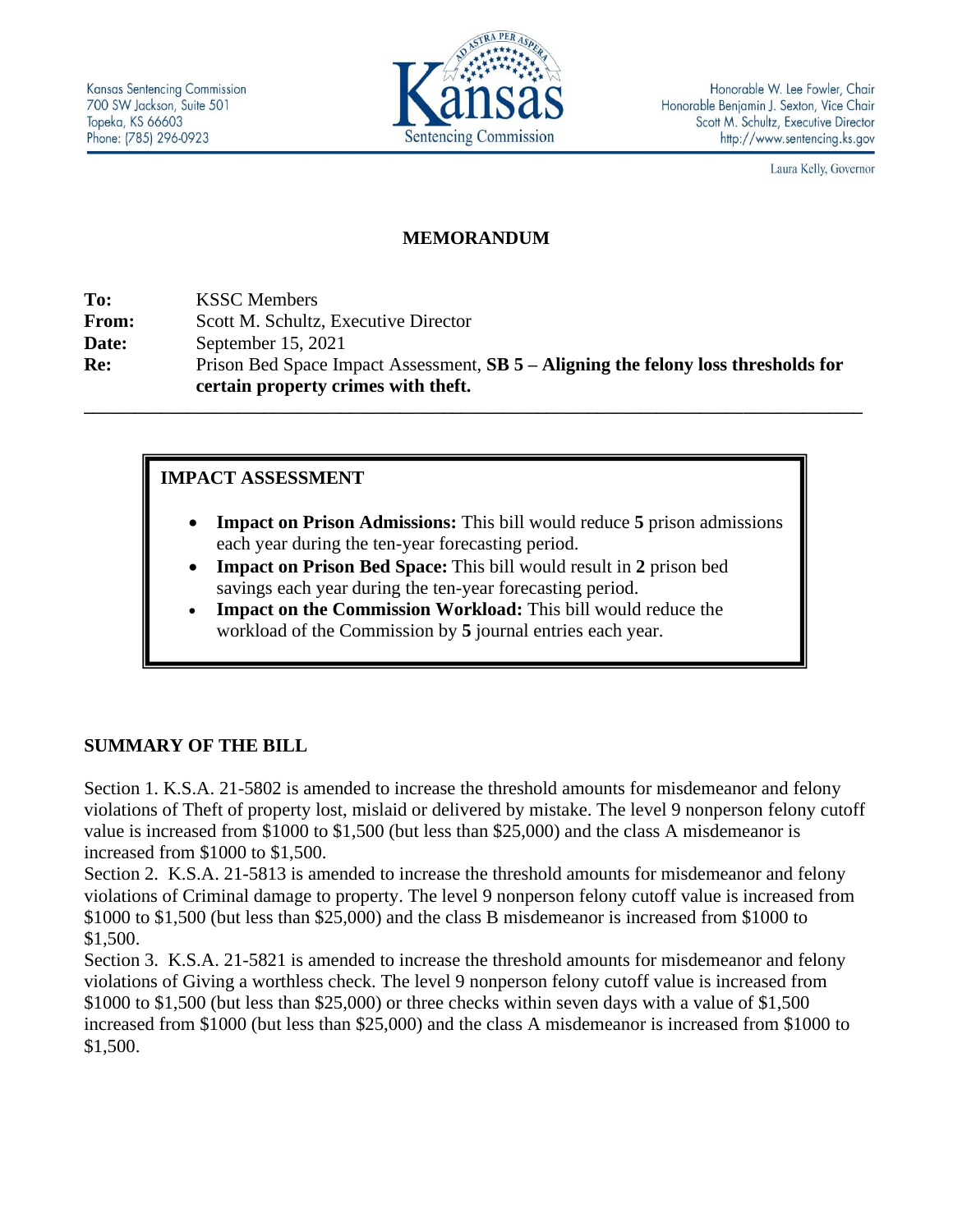Section 4. K.S.A. 21-5825 is amended to increase the threshold amounts for misdemeanor and felony violations of Counterfeiting. The level 9 nonperson felony cutoff value is increased from \$1000 to \$1,500 (but less than \$25,000) and the class A misdemeanor is increased from \$1000 to \$1,500. Section 5. K.S.A. 21-5828 is amended to increase the threshold amounts for misdemeanor and felony violations of Criminal use of a financial card. The level 9 nonperson felony cutoff value is increased from \$1000 to \$1,500 (but less than \$25,000) and the class B misdemeanor is increased from \$1000 to \$1,500.

Section 6. K.S.A. 21-5830 is amended to increase the threshold amounts for misdemeanor and felony violations of Impairing a security interest. The level 9 nonperson felony cutoff value increased from \$1000 to \$1,500 (but less than \$25,000) and the class A misdemeanor is increased from \$1000 to \$1,500.

Section 7. K.S.A. 21-5927 is amended to increase the threshold amounts for misdemeanor and felony violations of Medicaid fraud. The level 9 nonperson felony cutoff value is increased from \$1000 to \$1,500 (but less than \$25,000) and the class A misdemeanor is increased from \$1000 to \$1,500. Section 8. K.S.A. 21-56002 is amended to increase the threshold amounts for misdemeanor and felony violations of Official misconduct. The level 9 nonperson felony cutoff value is increased from \$1000 to \$1,500 (but less than \$25,000) and the class A misdemeanor is increased from \$1000 to \$1,500. Section 9. K.S.A. 21-6004 is amended to increase the threshold amounts for misdemeanor and felony violations of Presenting a false claim. The level 9 nonperson felony cutoff value is increased from \$1000 to \$1,500 (but less than \$25,000) and the class A misdemeanor is increased from \$1000 to \$1,500. Section 10. K.S.A. 21-6005 is amended to increase the threshold amounts for misdemeanor and felony violations of Misuse of Public funds. The level 9 nonperson felony cutoff value is increased from \$1000 to \$1,500 (but less than \$25,000) and the class A misdemeanor is increased from \$1000 to \$1,500. Section 11. K.S.A. 21-5813 is amended to increase the threshold amounts for misdemeanor and felony violations of Criminal desecration. The level 9 nonperson felony cutoff value is increased from \$1000 to \$1,500 (but less than \$25,000) and the class A misdemeanor is increased from \$1000 to \$1,500.